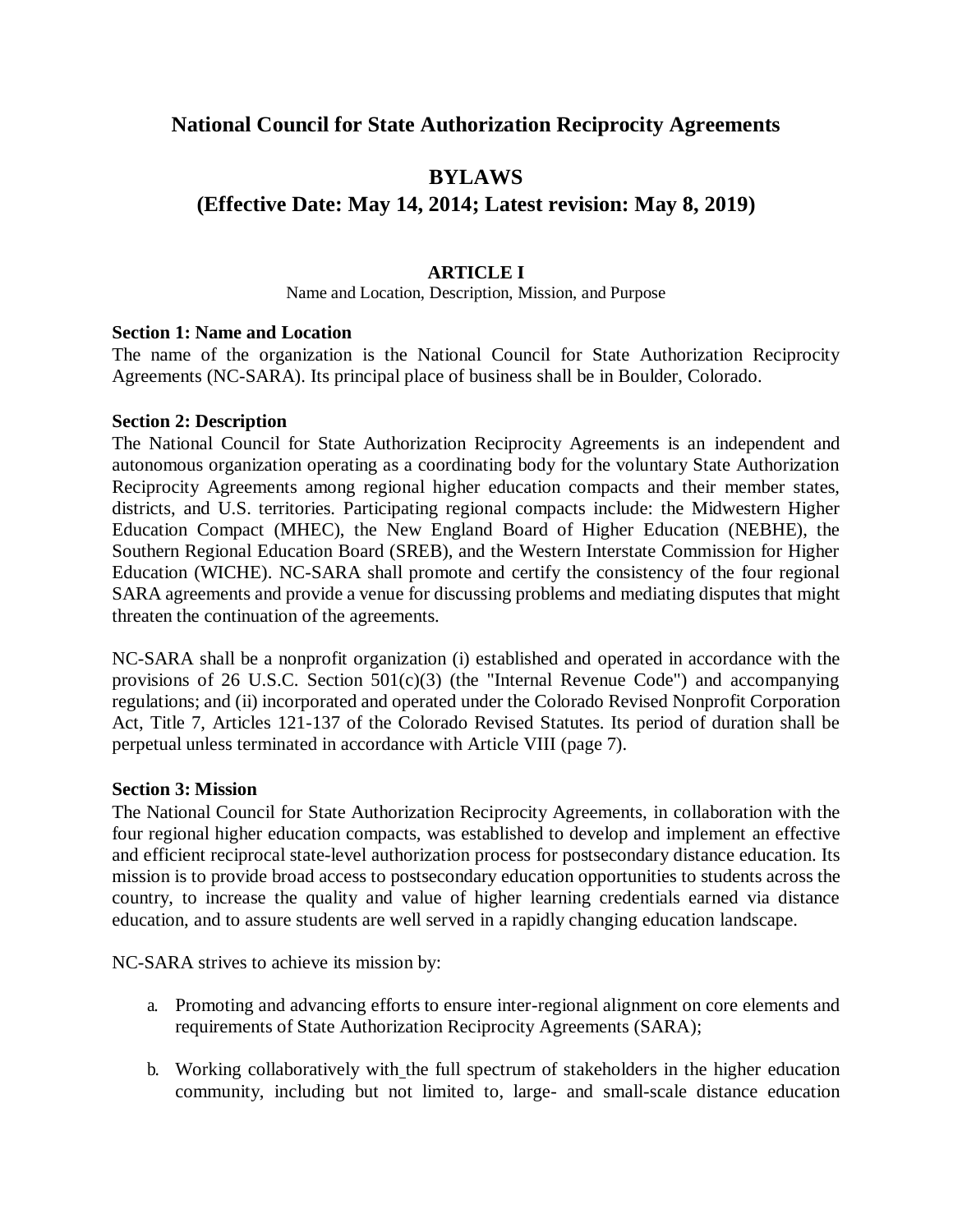providers, regional and national accreditation agencies, elected state officials, state regulators, and state higher education executive officers;

- c. Building public awareness of and support for SARA through regular communications to students, states, accreditors, institutional leaders and other stakeholders; and
- d. Participating actively in cooperative efforts of states and the larger higher education community to improve service to students and the nation through distance education.

### **Section 4: Purposes**

The purposes for which NC-SARA is organized are exclusively charitable, scientific, literary, and educational within the meaning of Section  $501(c)(3)$  of the Internal Revenue Code of 1986 (the "Code"), or the corresponding provision of any future United States Internal Revenue law. Notwithstanding any other provision of these bylaws, NC-SARA shall not carry on any activities not permitted to be carried on by an organization exempt from Federal income tax under Section 501(c)(3) ofthe Code or the corresponding provision of any future United States Internal Revenue law.

#### **ARTICLE II**

#### NC-SARA Membership and Executive Committee

#### **Section 1: NC-SARA Membership**

NC-SARA shall be made up of 17 to 23 individual National Council members. The duties and responsibilities of NC-SARA members are limited to those contained within these bylaws. Council members should come from the range of impacted groups to assure a wide range of support as the interstate reciprocity agreements are promoted and implemented, while also taking into consideration the need for those groups to have a permanent voice. Council members should be drawn from all institutional sectors (including large- and small-scale distance education providers), regional and national accreditation agencies, and state officials including state regulators and state higher education executive officers.

- a. **Nomination and Election**. The Executive Committee of the Board shall consider nominees and recommend candidates to the Board for election. Prospective NC-SARA members may self-nominate or be nominated by others to serve. Council members shall be chosen from those nominated through a majority vote of the Council.
- b. **Selection Criteria**. Though the board shall represent a diverse set of perspectives and interests, membership shall not be driven by numerical representation or delegated interests. Instead, members shall be selected based on their knowledge of the field, ability to work across multiple perspectives, and commitment to the collaborative work and success of SARA and NC-SARA.
- c. **Regional Compact Presidents**. The presidents of the four named regional compacts—as described in Article I, Section 2—of these bylaws, (or their designees) shall be voting members of NC-SARA, but they shall not be eligible to serve as the NC-SARA Chair, Vice Chair, or Treasurer. There shall be no designated term of office for the presidents of the regional compacts (or their designees), nor a limitation on consecutive terms.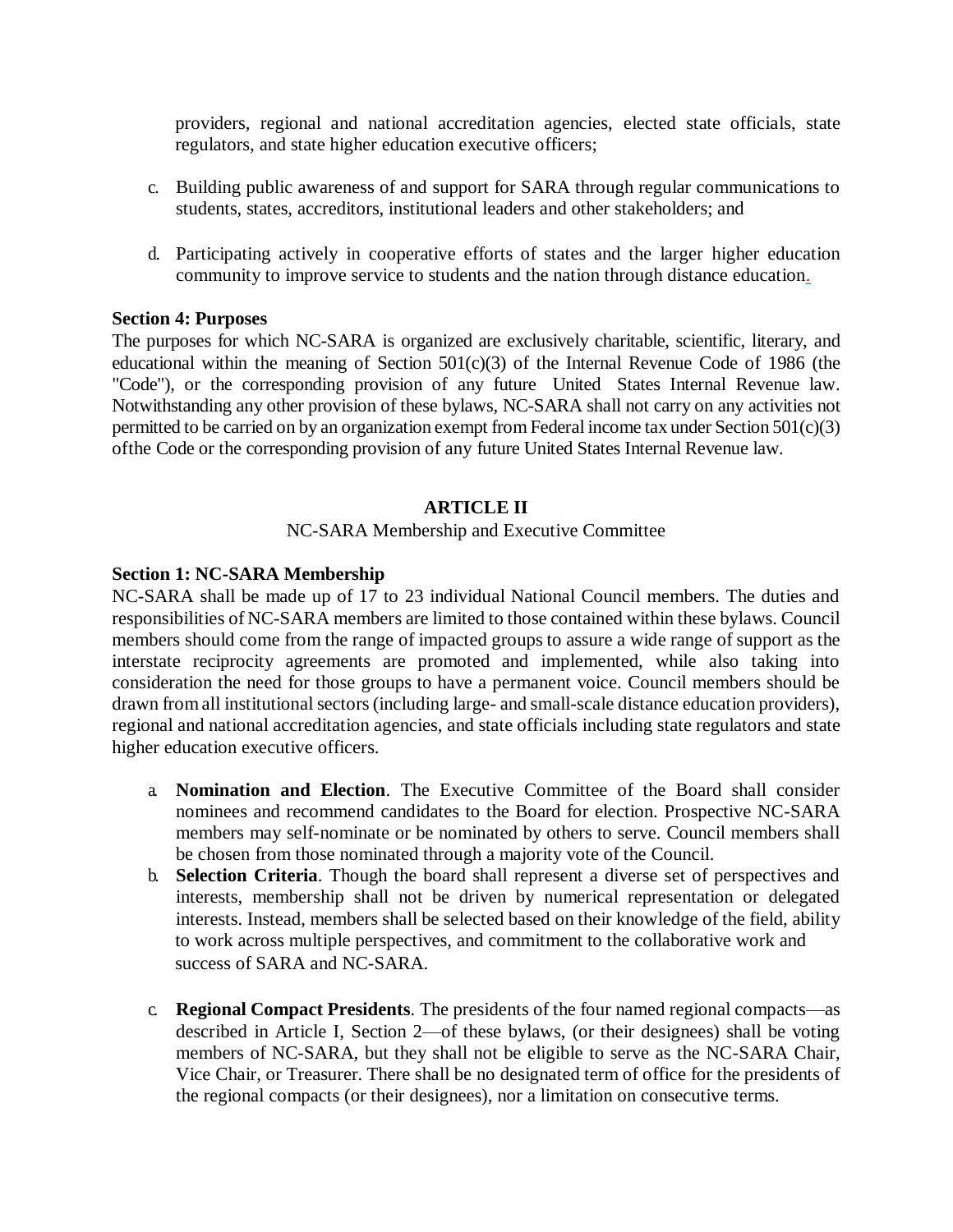- d. **Resignation.** Any member may resign by written notice to the NC-SARA President and Chief Executive Officer (CEO) and the NC-SARA Chair.
- e. **Removal.** Any NC-SARA member who misses two consecutive NC-SARA meetings without advance notice or justification shall automatically lose his or her membership. Additionally, NC-SARA, at its discretion, may remove a member at any time for due cause by two-thirds vote of all NC-SARA members.
- f. **Terms of Office.** Except as provided for in Article II, Section 1, c, members of NC-SARA appointed after June 1, 2018, shall serve a maximum of two, three-year terms. The term of office for board members shall begin as stated upon their election to the board and end at the conclusion of the final NC-SARA meeting of the last calendar year of their specified term. The terms of successor board members shall begin at that same time, or upon appointment if filling a mid-term vacancy.
- g. **Vacancies**. When a vacancy on NC-SARA exists mid-term, thisseat may be filled through a special nomination process determined by the President and CEO in consultation with the Executive Committee. Any NC-SARA member selected to fill a vacancy shall serve the remainder of the term for the vacant seat, but may continue to serve if elected through the general nomination and selection process.
- h. **Compensation.** NC-SARA members shall not receive compensation for their service, but may be reimbursed reasonable travel costs associated with attendance at NC-SARA meetings and any Executive Committee, ad hoc committee, or task force meetings.
- i. **Officers**. NC-SARA shall have three officers: Chair, Vice Chair, and Treasurer. Officers shall serve a maximum of two, two-year terms, ending at the conclusion of the final NC-SARA meeting of the last calendar year of their specified term. Officers shall have the following duties:
	- 1. **The Chair**. The Chair shall convene and preside over all meetings of the Executive Committee and all general NC-SARA meetings.
	- 2. **The Vice Chair**. The Vice Chair shall preside over meetings in the absence of or at the request of the Chair.
	- 3. **The Treasurer**. The Treasurer shall oversee the management and reporting of NC-SARA finances.

# **Section 2: Executive Committee**

An Executive Committee shall provide support and guidance to the President and CEO on a regular basis.

a. **Executive Committee Action.** When matters require timely execution and, for practical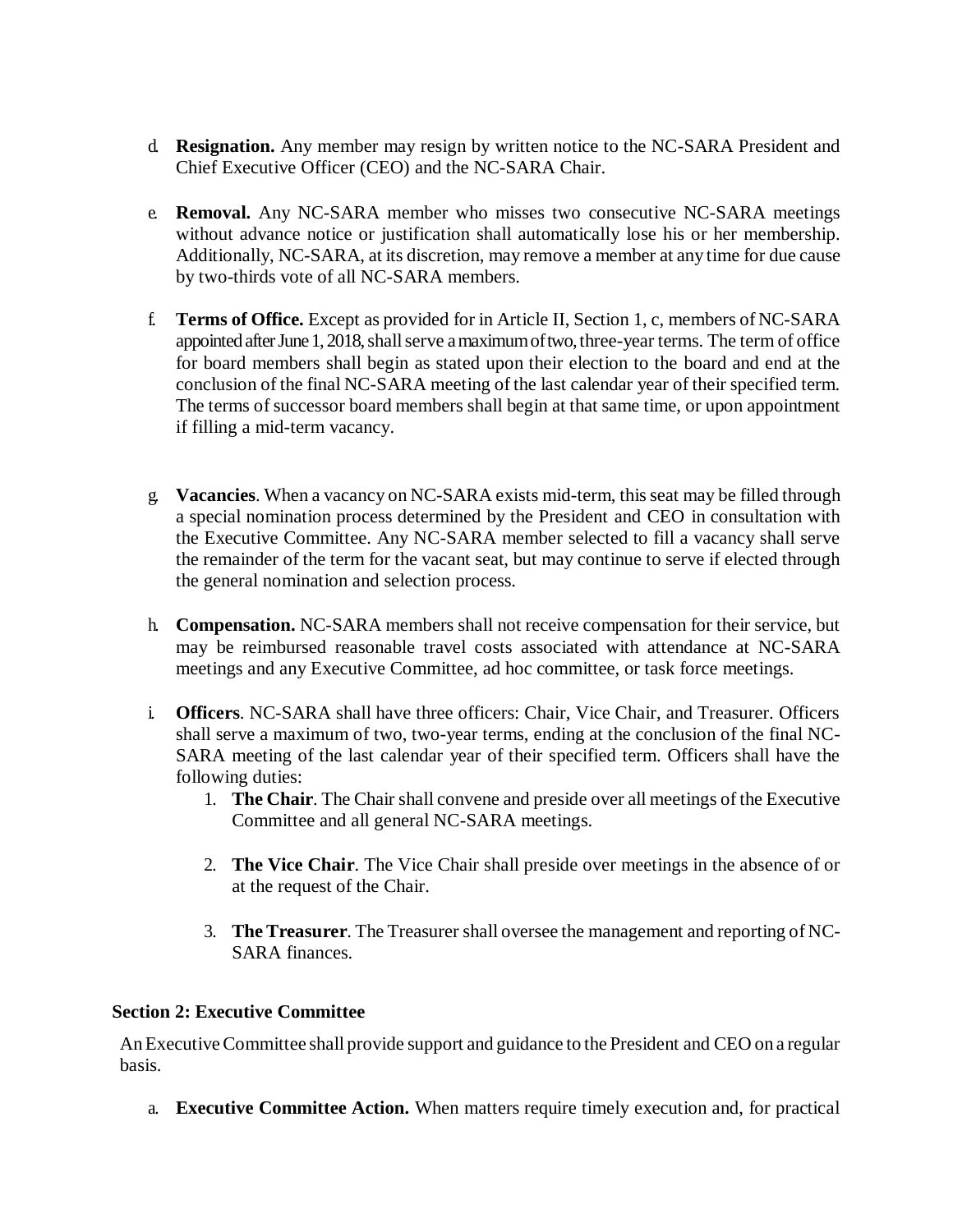reasons, cannot wait for a formal meeting of the full NC-SARA membership, the Executive Committee may act for and exercise all the powers of NC-SARA, except as such actions and powers are reserved to the members in accordance with these bylaws. Such actions by the Executive Committee shall be promptly reported to the fullmembership.

- b. **Membership.** The Executive Committee shall be elected byNC-SARA. There shall be eight members of the Executive Committee, all of whom shall be currently serving NC-SARA members and two of whom shall be the president of a participating regional compact (Midwestern Higher Education Compact, New England Board of Higher Education, Southern Regional Education Board, Western Interstate Commission for Higher Education). The four regional compact presidents shall choose which two of their members shall serve on the Executive Committee, and those designated members shall serve on the Committee without term limits. Executive Committee members shall serve a two-year term, ending at the conclusion of the final NC-SARA meeting of the last calendar year of their specified term. Executive Committee members shall have an option to serve an additional two-year term, with the approval of NC-SARA. The Chair, Vice Chair, and Treasurer of NC-SARA shall serve on the Executive Committee *ex officio,* without regard to Executive Committee term limits**.** The Chair and Vice-Chair of NC-SARA shall be Chair and Vice-Chair, respectively, of the Executive Committee. The Executive Committee shall also include the following non- voting individuals in its meetings:
	- i. **President and Chief Executive Officer.** The President and CEO—described in Article III, Section 2—shall serve on the Executive Committee, but shall not vote on any matters.
	- ii. **Past Chair.** The Chair from the previous term shall serve as confidant and advisor to the new Chair, but he/she shall not be required to attend Executive Committee meetings.
- c. **Specified duties.** The Executive Committee shall have the following responsibilities:
	- iii. Solicit and consider nominations for NC-SARA Board Members and recommend candidates to the NC-SARA Board for the Board's consideration and election.
	- iv. Solicit nominations for NC-SARA officers, Executive Committee and Finance Committee members from the full Board, and recommend candidates to the Board for its consideration and election.
	- v. Evaluate the performance of the NC-SARA President and CEO and, in consultation with the Finance Committee, recommend his/her compensation to the NC-SARA Board prior to the beginning of each fiscal year.
	- vi. Assess evolving distance education issues and practices, review proposals or requests for substantive changes to SARA policies, procedures and agreements, and recommend any necessary or advisable changes to the Council.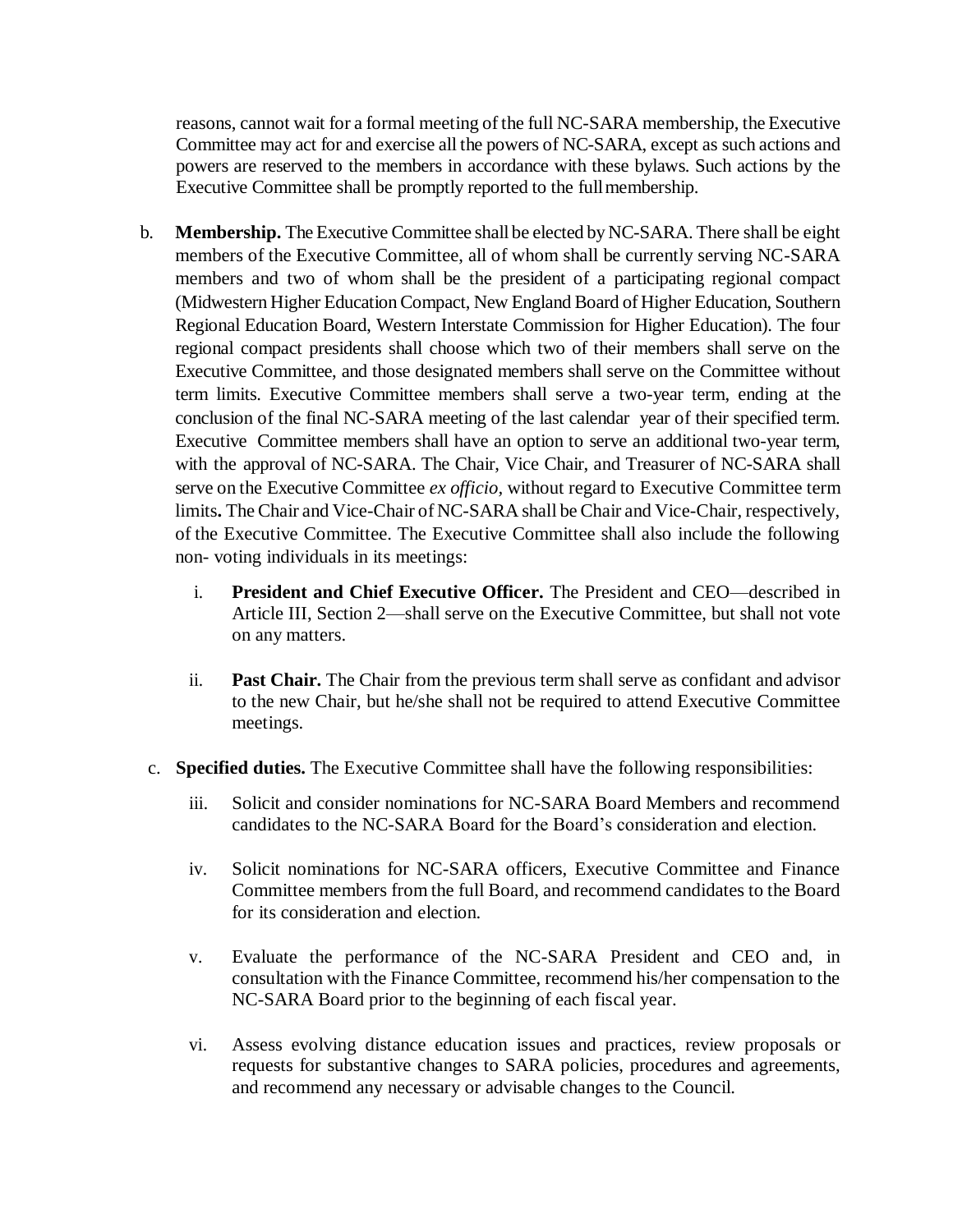- vii. Identify an auditing firm for periodic audits, receive the audits, and report findings to the Finance Committee and Board.
- viii. Any other duties enumerated elsewhere in these bylaws or assigned to the committee by the Chair of NC-SARA.

Vacancies on the Executive Committee. Vacancies on the Executive Committee shall be filled by vote of a majority of the remaining members of the Executive Committee. A person so elected shall serve until the next meeting of the membership of NC-SARA, at which time a special election shall be held to fill the vacancy for the remainder of the unexpired term...

### **ARTICLE III**

#### Governance and Staff

### **Section 1: Governance**

NC-SARA shall have oversight over the general operation of NC-SARA and shall delegate responsibility as set forth in section 2 below. NC-SARA shall review and approve the annual budget of all NC-SARA activities.

### **Section 2: President and CEO and Staff**

The NC-SARA President and CEO shall be the chief executive officer of SARA and be responsible for administering the work and budget of NC-SARA, pursuant to the decisions of the Executive Committee and the full Council. The President and CEO shall be responsible for the records and accounts of NC-SARA and shall hire and manage NC-SARA staff. The President and CEO shall be nominated by the NC-SARA Executive Committee and confirmed by a majority vote of all NC-SARA members. The President and CEO shall attend all Executive Committee and general NC-SARA meetings, but shall not vote on any matters.

### **ARTICLE IV**

### NC-SARA Meetings

#### **Section 1: NC-SARA Meetings**

- a. **Semiannual Meetings**. The full NC-SARA body shall meet at least twice per year on a specific date, time, and location designated by the President and CEO. Members shall use these semiannual meetings to receive reports on the activities and budget of the organization, assess issues related to alignment among participating regional compacts, elect the members of the Executive Committee, and take other actions consistent with the mission of NC-SARA.
- b. **Special Meetings**. Special meetings may be called by the Chair or a simple majority of the Executive Committee. A petition signed by one-third of the voting NC-SARA members may also call a special meeting.

### **Section 2: Meeting Procedures**

a. **Notice of Meetings**. A notice shall be sent by the President and CEO to each NC-SARA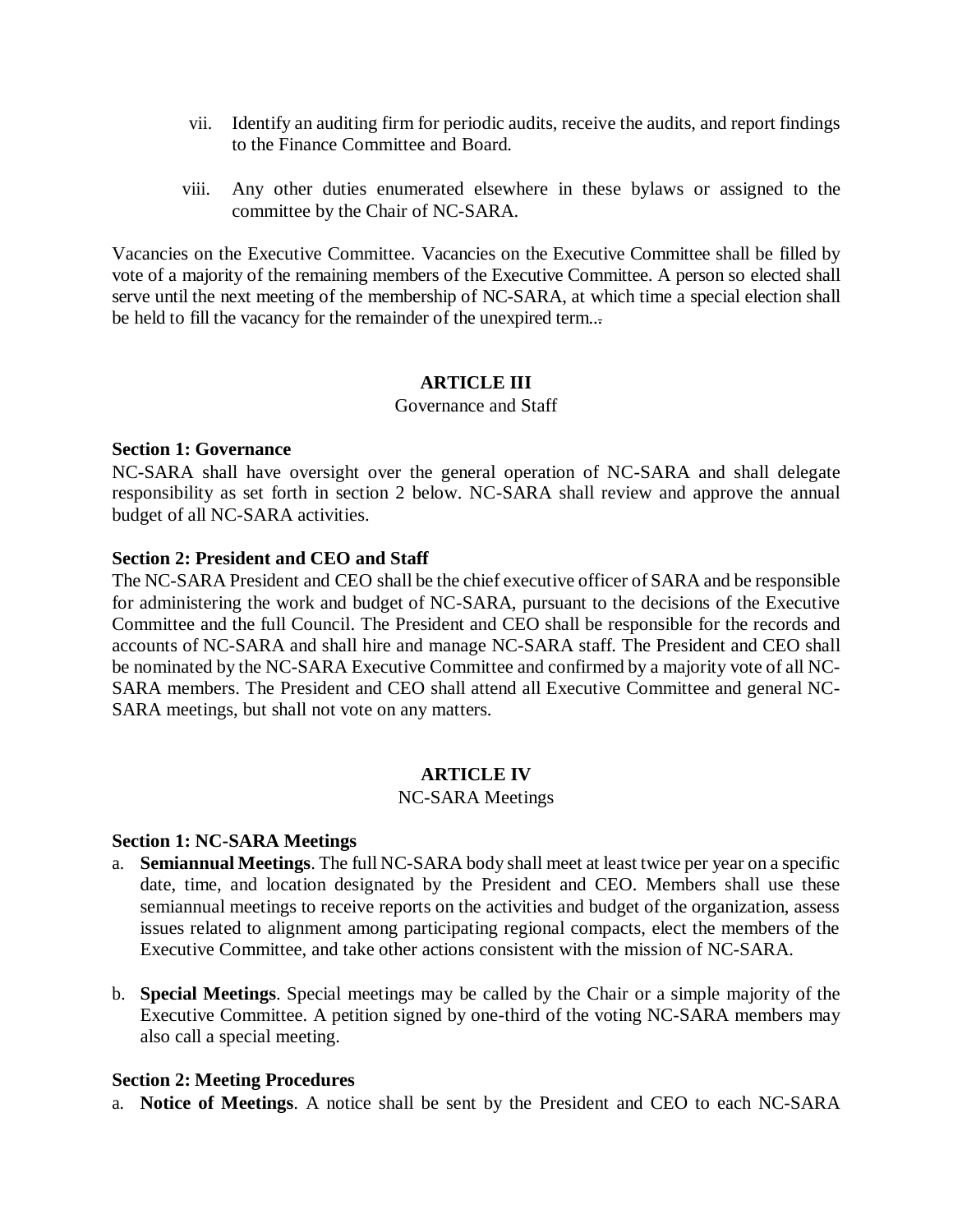member not less than one month prior to the meeting. Special meetings may be called with less than one month's notice if necessary.

- b. **Attendance**. All NC-SARA members are required to attend, either in person or virtually, all semiannual meetings. Members have the right to attend NC-SARA meetings by telephone, videoconference, or other technology that allows for remote access to meetings. If a member cannot attend, he or she shall give timely notice to the President and CEO. If a member cannot attend, he or she may send another person in his or her place, but such representatives shall not vote nor count toward a quorum.
- c. **Quorum**. Those present at any properly announced meeting of the membership shall constitute a quorum.
- d. **Rules of Procedure**. In the event a question of order or procedure shall arise which is not covered in these bylaws, Robert's Rules of Order shall prevail.
- e. **Voting**. All issues to be voted on shall be decided by a simple majority of those present at the meetings in which the vote takes place, except for matters requiring two-thirds vote as identified and described in these bylaws.

# **Section 3: Action without a Meeting**

- a. **Types of Eligible NC-SARA Actions.** Upon the resolution of the Executive Committee, any action that may be taken by the members at a meeting of NC-SARA may be taken through a mail ballot that shall be provided to every NC-SARA member. To go into effect, any action taken through mail ballot shall require the affirmative vote of a majority of the members.
- b. **Mail Ballot Definition.** For the purposes of this section, the term "mail ballot" shall be deemed to encompass the use of both traditional and electronic mail, provided such use shall have been authorized by the Executive Committee.

# **ARTICLE V**

Committees, Task Forces, and Common Interest Groups

Committees, task forces, and common interest groups may be appointed from time to time and report to the President and CEO, the Executive Committee, and/or NC-SARA, as appropriate.

### **Section 1: Formation of Committees and Task Forces**

NC-SARA may create and dissolve committees and task forces as needed to serve in an advisory capacity. With the exception of the Finance Committee and the Executive Committee, the NC-SARA Chair, in consultation with the President and CEO, shall appoint all committee and task force chairs.

## **Section 2: Duties of Committees and Task Forces**

All approved committees and task forces shall provide an update on their activities at Executive Committee meetings, upon the Chair's or the President and CEO's request, and at meetings of the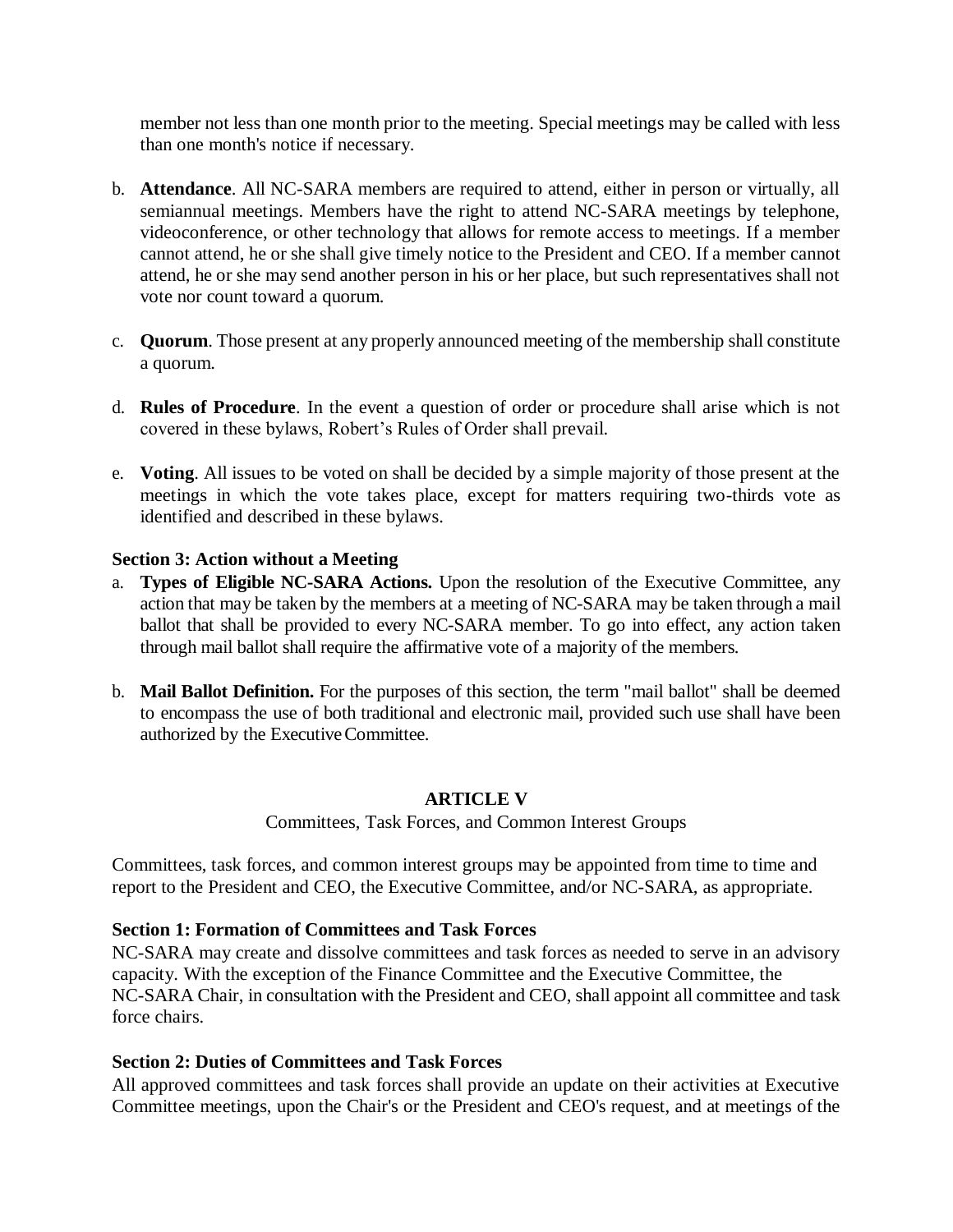full NC-SARA membership until they complete their work or are dissolved. Any use of NC-SARA funds to support a committee or task force shall be approved by the President and CEO in consultation with the Executive Committee.

#### **Section 3: Finance Committee**

The Finance Committee shall be comprised of five members, including the Treasurer, who shall chair the Committee. The Chair of NC-SARA shall serve as an ex-officio member. The members shall include one of the four regional compact presidents, chosen by the compact presidents.

Members of the Finance Committee shall be elected by NC-SARA and shall serve two-year terms. Finance Committee members shall have an option to serve an additional two-year term, with the approval of NC-SARA. The Finance Committee shall review the annual budget for SARA, developed by the President and CEO of NC-SARA in collaboration with the presidents of the four regional compacts, prior to its consideration by the Board. The Executive Committee shall identify an auditing firm for periodic audits, receive the audits, and report findings to the Finance Committee and Board.

### **ARTICLE VI**

### NC-SARA Public Communications

The President and CEO is the principal spokesperson for NC-SARA for statements concerning local, state, and national policy and other such matters related to NC-SARA's mission. Prior to making statements on matters for which NC-SARA has not taken an official position, the President and CEO shall make reasonable efforts to consult with the members of the Executive Committee and other NC-SARA members, as appropriate. The President and CEO shall share any statements made on behalf of NC-SARA in regular NC-SARA announcements.

### **Section 1: Written Communications**

The President and CEO, in consultation with the Executive Committee and other NC-SARA members, as appropriate, may use written correspondence to voice a common concern, request clarification on a common topic, or state a consensus position on a topic or query of importance to NC-SARA. Any written communications must be shared with all NC-SARA members in a timely fashion.

#### **Section 2: Presentations, including representation at external forums**

In the course of carrying out his or her duties, the President and CEO may be asked to represent NC-SARA by giving a presentation or attending an external forum. A summary of these activities shall be shared with NC-SARA members in regular NC-SARA announcements.

# **ARTICLE VII**

Amendments and Dissolution

#### **Section 1: Amendments**

NC-SARA may authorize, amend or restate operating guidelines, plans, practices and/or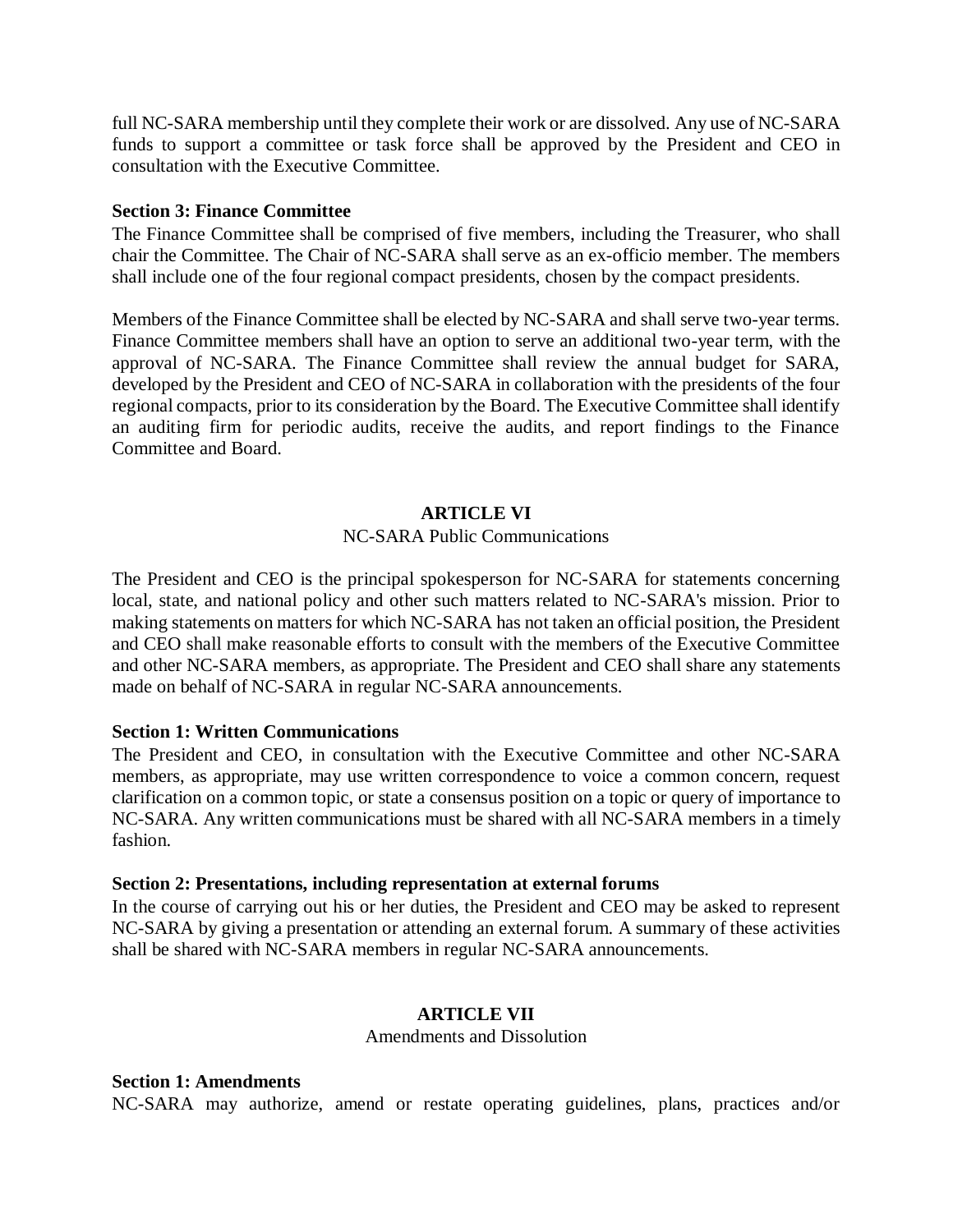procedures from time to time in order to implement effectively its purposes, including any modifications to the bylaws that may be required under Colorado law. All amendments to these bylaws shall be approved by a simple majority vote of a quorum of NC-SARA members. Proposed amendments must be submitted to the NC-SARA President and CEO and sent out with regular NC-SARA announcements in advance of any vote.

#### **Section 2: Dissolution**

After discontinuance of business and payment of debts, any surplus funds shall be transferred as a gift and equitably divided among participating regional compacts.

#### **ARTICLE VIII**

Finances

### **Section 1**: **Fund Raising**

NC-SARA shall raise funds by collection and receipt of gifts of money and property, grants, contributions, donations, bequests, receipts and fees for services so long as all such funds are accepted by the Executive Committee of NC-SARA.

#### **Section 2**: **Funds Collected and Received**.

All funds collected and received by NC-SARA, together with the income therefrom, shall be held, retained, managed, and conserved in a capital fund or funds and administered, used, and applied by the President and CEO in consultation with the Executive Committee in accordance with the mission purposes described in Article I of these bylaws. The Executive Committee may accept revenues and properties which are qualified, limited, or restricted in their use so long as such qualifications, conditions, limitations and/or restrictions shall not conflict with the mission and purposes of NC-SARA as described in Article I of these bylaws. Unless otherwise specifically required, such restricted revenues and/or property may be commingled with other funds of NC-SARA.

#### **ARTICLE IX**

Application and Use of Funds

#### **Section 1**: **Management of Funds**

Revenues received by NC-SARA shall be held in an account or accounts in the name of NC-SARA in such location(s) as may be designated by the Executive Committee or the Chair of the Executive Committee. NC-SARA shall hold, manage, invest, and reinvest its funds in accordance with the investment policies to be developed and approved by NC-SARA and shall collect and receive the income therefrom. After deducting all necessary expenses incident to the operation and administration of NC-SARA, such funds shall be utilized in accordance with the mission and purposes set forth in these bylaws. The Executive Committee may establish a committee within itself for the purpose of supervising and managing investments. All such revenues received and held by NC-SARA shall be distributed to such persons and in such amounts as NC-SARA shall deem appropriate, in keeping with the purposes of NC-SARA.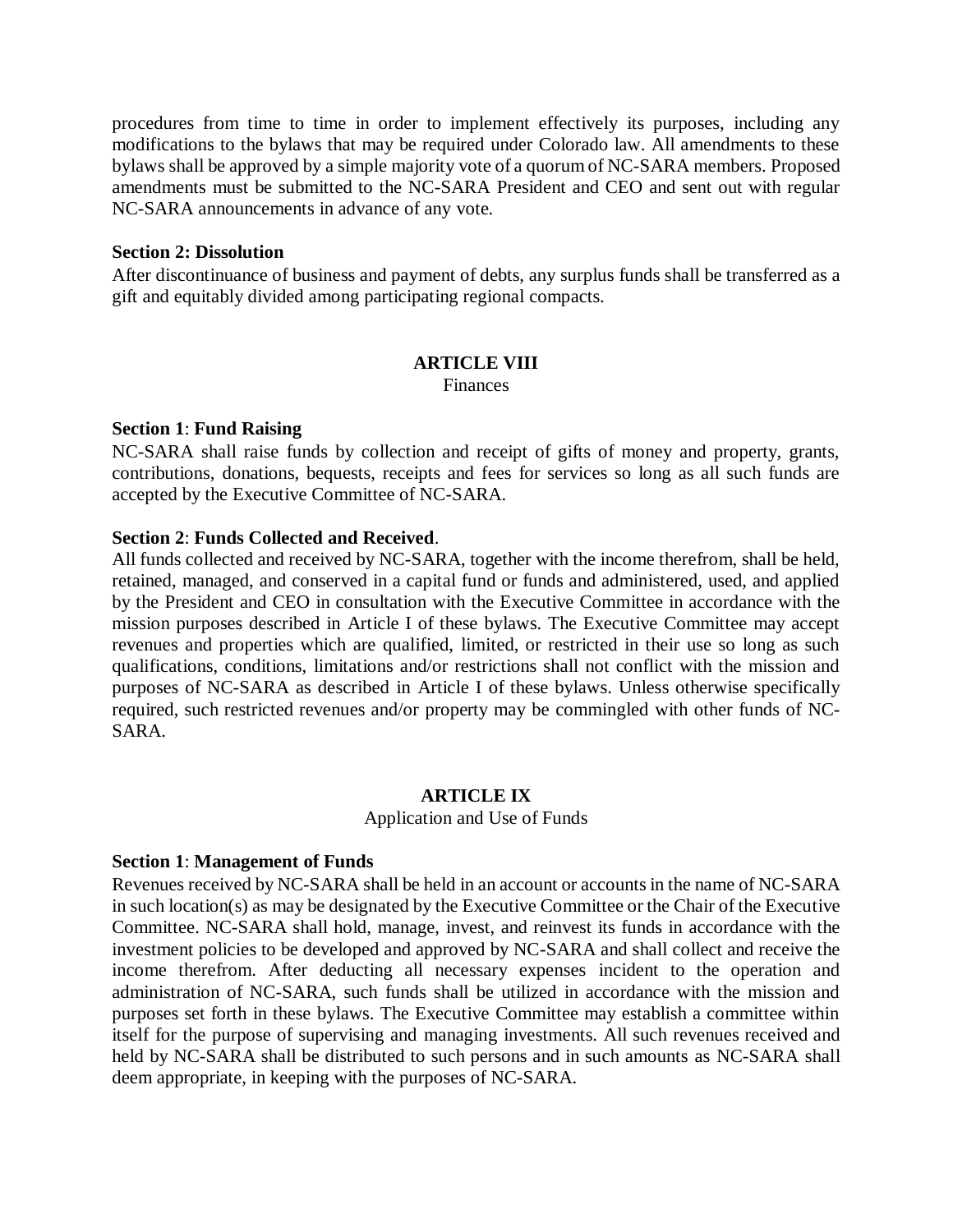#### **Section 2**: **Autonomy of NC-SARA**

NC-SARA shall be the sole entity or person responsible for the application and use of its assets, including payment of its expenses in accordance with such operating guidelines as may be established by the Executive Committee; and it shall operate as an independent and autonomous entity for the purposes of meeting its financial obligations.

### **Section 3**: **501(c)(3) Status**

Notwithstanding any other provision of these bylaws, no expenditure shall be made in any manner or for any purpose whatsoever (i) which may jeopardize the status of NC-SARA as an organization under Section 501(c)(3) of the Internal Revenue Code, and under the Colorado Revised Nonprofit Corporation Act, Title 7, Articles 121-137 of the Colorado Revised Statutes and accompanying regulations; or (ii) which may jeopardize the status of contributions or payments by any person insofar as concerns deductions which are allowed under the provisions of Sections 170, 2055, 2106, and 2522 of the Internal Revenue Code and accompanying regulations.

# **ARTICLE X**

# Indemnification

### **Section 1**: **Authority**

NC-SARA shall, to the fullest extent permitted by the Colorado Revised Nonprofit Corporation Act, indemnify all persons whom it may indemnify pursuant thereto so long as such persons have conducted themselves in good faith and reasonably believed their conduct not to be opposed to NC-SARA's best interests.

### **Section 2**: **Insurance**

NC-SARA shall purchase and maintain insurance on behalf of any person who is or was a member, officer, employee, or agent of NC-SARA who, while a member, officer, employee, or agent of NC-SARA, is or was serving at the request of NC-SARA as a member, officer, partner, trustee, employee, or agent of another corporation, partnership, joint venture, trust, employee benefit plan, or other enterprise against liability asserted against or incurred by him or her in that capacity or arising from his or her status as such, whether or not NC-SARA would have the power to indemnify him against the same liability under Article 129 of the Colorado Revised Nonprofit Corporation Act.

# **ARTICLE XI**

Regulation

The regulation of the business and conduct of the affairs of NC-SARA shall conform to federal and state income tax laws and any other applicable federal and state law, and such regulation shall be determined by these bylaws, as they may be amended from time to time. In the interpretation ofthese bylaws, wherever reference is made to the United States Code, the Internal Revenue Code, the Colorado Revised Statutes, or any other statute, or to any section thereof, such reference shall encompass any future amendments, supplements, or supersession bylaws covering equivalent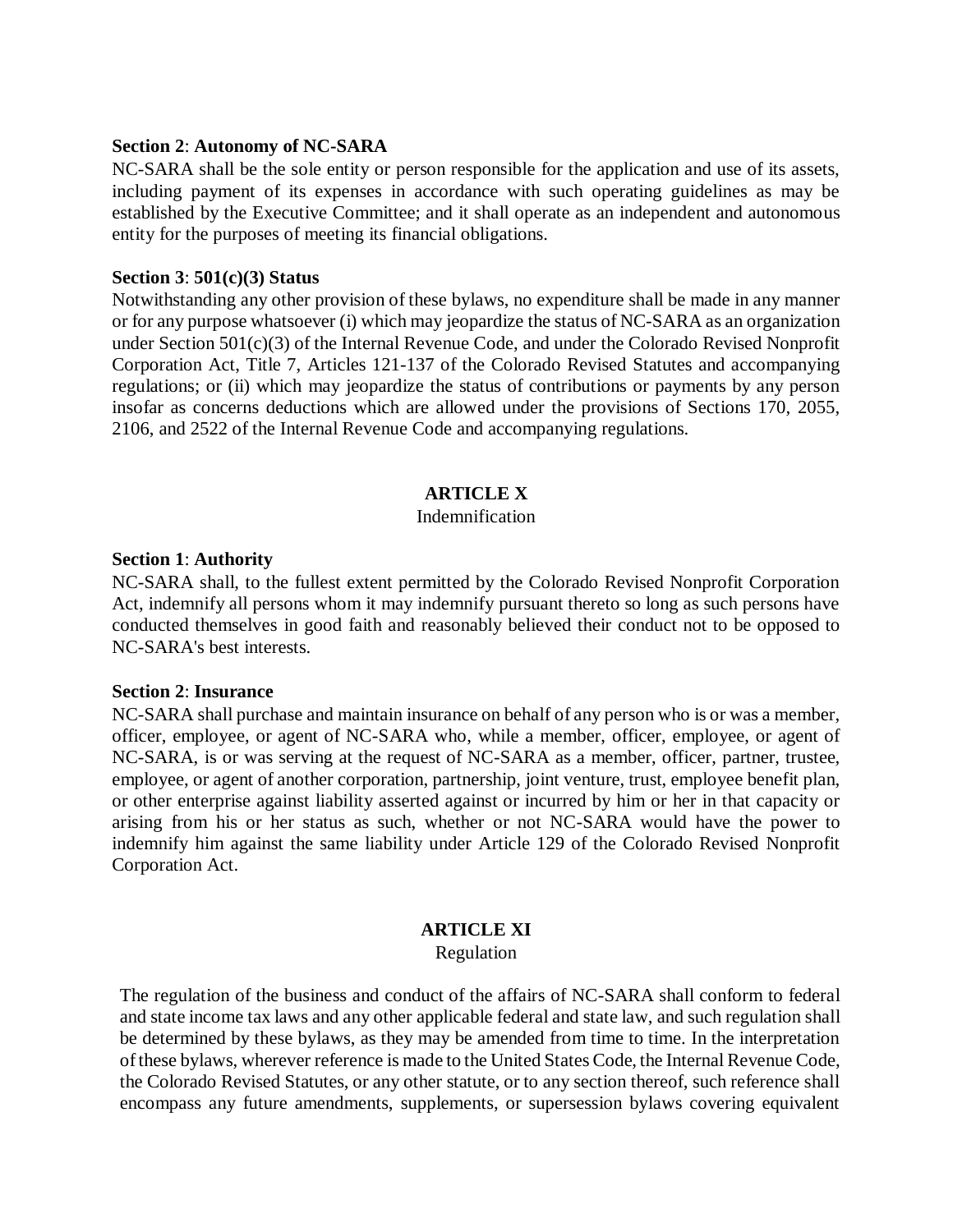subject matter.

#### **ARTICLE XII**

Waiver of Notice

Except as otherwise provided by law, whenever any notice is required to be given to any NC-SARA member under the provisions of the Colorado Revised Statutes or under the provisions of the bylaws of NC-SARA, a waiver thereof in writing, signed by the person or persons entitled to such notice, whether before or after the time stated therein, and delivered to NC-SARA for inclusion or filing with the minutes or corporate records, shall be equivalent to the giving of such notice.

#### **CERTIFICATION**

These bylaws were approved at a meeting of the National Council for State Authorization Reciprocity Agreements by a two-thirds majority vote on May 14, 2014.

Val E finga fills

Paul Lingenfelter, NC-SXRA Chair Date

 $6/11/2014$ 

1/12/2017

Modifications to these bylaws were approved at a meeting of the National Council for State Authorization Reciprocity Agreements by a two-thirds majority vote on December 1, 2015.

Jal E fingafil

Paul Lingenfelter, NC-SARA Chair

Modifications to these bylaws were approved at a meeting of the National Council for State Authorization Reciprocity Agreements by a two-thirds majority vote on November 3, 2017.

DE Lingafills

Paul Lingenfelter, NC-SARA Chair

11/11/2018

Modifications to these bylaws were approved at a meeting of the National Council for State Authorization Reciprocity Agreements by a two-thirds majority vote on May 3, 2018.

Ja E Lingafil

Paul Lingenfelter, NC-SARA Chair

5/11/2018